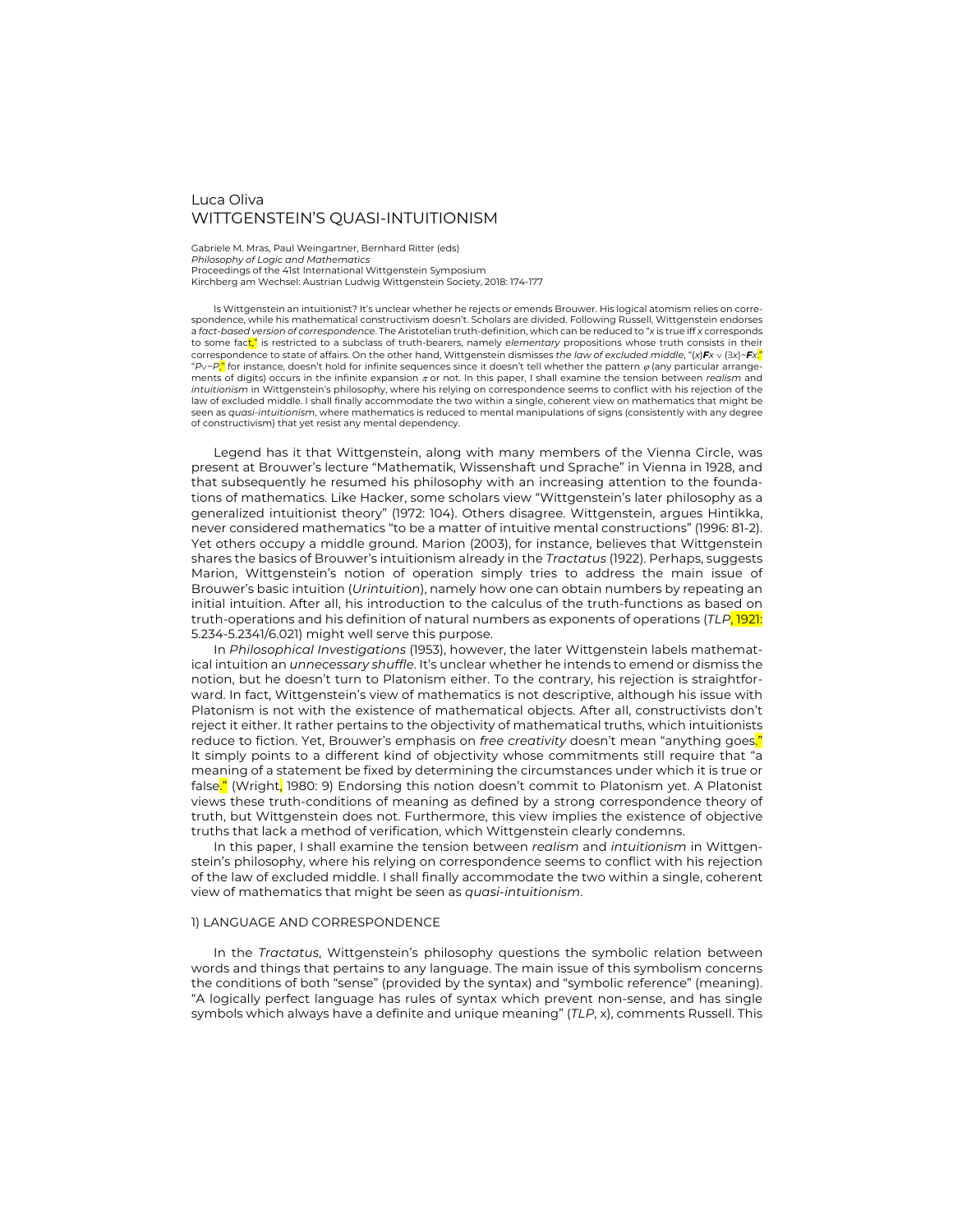language remains detached from reality and doesn't properly exist. Nevertheless, it represents an ideal model that works by default.

By means of the language we can assert or deny facts. In Wittgenstein's view, the entire business of the language consists in its assertive relation to facts. He grounds this relation on a metaphysical correspondence that Russell calls "structural." "In order that a certain sentence should assert a certain fact there must, however the language may be constructed, be something in common between the structure of the sentence and the structure of the fact." (*TLP*, x-xi) The thesis of Wittgenstein – "perhaps the most fundamental" (ibid.) says Russell – slightly but significantly differs from the classic correspondence theory of truth, though. According to the Aristotelian oµoiwsiV (*likeness*) truth is a relational property (*adaequatio* or *conformitas*) and involves a characteristic relation to some portion of reality. His definition can be reduced to:

### (**Def-1**) *x* is true iff *x* corresponds to some fact; *x* is false iff *x* does not correspond to any fact.

Following Aristotle, many variations on correspondence have redefined the theory. Wittgenstein follows Russell and endorses a fact-based version of correspondence. "Thus a belief." claims Russell, "is true when there is a corresponding fact, and is false when there is no corresponding fact." (1912: 129) This account of truth supports their program of logical atomism. Central to this latter is a certain analysis of language whose main claims rethink the interplay of names, symbols, and facts in the following way.

(**a**) A *name* (*sign*) is a *simple symbol* that has no parts that are themselves symbols. "I indicate them [names]," says Wittgenstein, "by single letters ('*x*', '*y*', '*z*'). I write elementary propositions as functions of names, so that they have the form ' $f x'$ , ' $\phi$ ( $x,y$ ', etc. Or I indicate them by the letters '*p*', '*q*', '*r*'." (*TLP*, 4.24) Sign and symbol differ from each other. The former is an element of syntax that usually consists of letters or strings of letters, but it also includes gestures, sounds, diagrams, etc. "A *symbol* (or *expression*)," clarifies Potter, "is what a sign becomes when it is read as a linguistic item in a particular way." (2000: 164) Therefore, symbols rely on perceptible signs, including propositional signs (propositions) and signify in manifold ways. And symbols refer to types while signs don't. "Mere signs do not have types since the type is a function of how it symbolizes, i.e., of the symbol, not the sign. If, on the other hand, we can talk of symbols rather than signs, they *already* have types which we are powerless to change." (2000: 171)

(**b**) The world consists of *facts*, which are always complex. A fact, says Wittgenstein, "is the existence of *states of affairs*" (*Sachverhalten*) (*TLP*, 2), while a fact that consists of two or more facts is a *Tatsache* (just fact). A *state of affair*, explains Russell, "although it contains no parts that are facts, nevertheless does contain parts." (*TLP*, xiv) It has no factual parts but is a complex of parts (things, objects) anyway. And we can in theory even know its constituents (objects) because, after all, any complex logically presupposes simples. Properly stated, "a state of affairs (a state of things) is a combination of objects (things, *Sachen, Dingen*)" (*TLP*, 2.01), which are always "simple" (*einfach*) (*TLP*, 2.02). In this sense, "the world is the totality of facts." (*TLP*, 1.1)

These assumptions underpin Russell-Wittgenstein's *logical atomism*. The basic truthdefinition (Def-1) can now be restricted to a subclass of truth-bearers, namely *elementary* or *atomic* propositions whose truth consists in their correspondence to *state of affairs* (Wittgenstein) or *atomic facts* (Russell). Roughly put:

(**Def-2**) if *x* is elementary, then *x* is true iff *x* corresponds to the existence of some state of affairs (where *x* stands for proposition).

The restricted definition (Def-2) offers a default model for non-elementary truth-bearers, whose truth-values can be recursively explained in terms of the logical structure of their simpler components. For example, a sentence of the form 'not-*p*' is true iff '*p*' is false; a sentence of the form '*p*·q' is true iff '*p*' is true and 'q' is true; a sentence of the form '*p* $\vee$ q' is true iff '*p*' is true or '*q*' is true, etc. These recursive truth conditions can be reapplied until the truth of a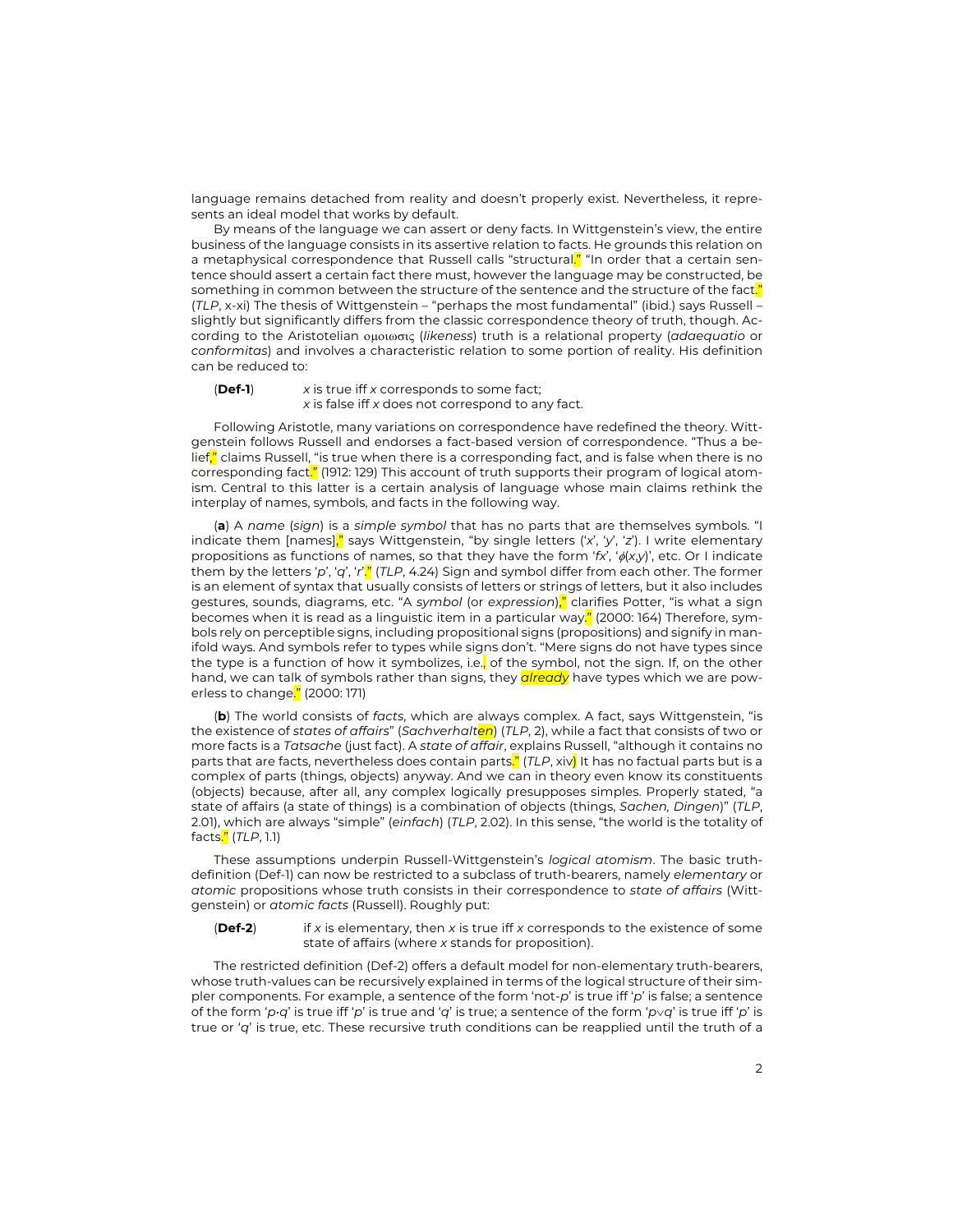non-elementary claim of arbitrary complexity is reduced to the truth (or falsehood) of its elementary, atomic constituents.

B-assumption and Def-2 lead to Wittgenstein's conception of language. "A proposition (true or false), explains Russell, asserting an atomic fact is called an atomic proposition." (*TLP*, xv) Since all atomic claims are logically independent of each other, logical inferences are only concerned with not-atomic claims, namely molecular claims.

## 2) THE LAW OF EXCLUDED MIDDLE

In predicative logic, classic change of quantifier rules state four logical equivalences:

 $(X)$ *Fx*  $:: \sim (\exists x) \sim$ *Fx ~*(*x*)*Fx* **::** (\$*x*)*~Fx*  $(\exists x)$ *Fx* ::  $\sim$   $(x)$  $\sim$  *Fx ~*(\$*x*)*Fx* **::** (*x*)*~Fx*

From them we can also derive a valid disjunction also known as *the law of excluded middle* (henceforth LEM): (*x*) $\vec{F}$ *x*  $\vee$  ( $\exists$ *x*) $\sim$  $\vec{F}$ *x* (everything is *a* or something isn't *a*).

LEM is a logical principle consistent with a finite group of objects, usually intended (and Wittgenstein certainly does) as parts of the spatio-temporal world. As soon as mathematics turns to infinity, hold intuitionists, LEM becomes illegitimate, though. Wittgenstein agrees with Brouwer's counterexample to it, namely the pendulum case whose binary oscillatory shrinking number is neither rational nor irrational, in violation of LEM. Nevertheless, argues Marion, he might disagree with Brouwer's reasons. "If mathematics [clarifies Wittgenstein] was the investigation of empirically given aggregates, one could use the exclusion of a part to describe what was not excluded and in that case the non-excluded part wouldn't be equivalent to the exclusion of the others." (1994: 156) He rejects the idea that if a proposition is valid for one region of mathematics it's not necessarily valid for a second region as well. On the contrary, "the applicability of logic requires that it is a priori possible to tell if the proposition is true or false." (Marion, 2003: 120) In other words, Wittgenstein is advocating for an unrestricted rejection of LEM in logic. His main reasons pertain to the nature of mathematics, which is *modal* and *constructive*. "When the classical mathematician," argues Fogelin, "attempts to establish '*P*' by assuming "*~P*," he is misapplying the rule of indirect proof by assuming the contrary – not the contradictory – of the proposition to be established." (1968: 269) In his proof, the correct assumption *~Rp* (for a certain *rule R* there is a *proposition p* for which *R* doesn't apply) is replaced by *R~p*, namely *~P*.

The contrary destroys the *modal character* of mathematical propositions and blends them with the empirical. In fact, Wittgenstein's mathematical constructions aren't *descriptive* but *prescriptive* (normative) propositions – Kripke holds the same view: before the addition 68+5, "the relation of meaning and intention to future action is *normative*, *not descriptive*" (1982: 37). In this way, "mathematics forms a network of norms." (*RFM*, 1956: V-46) A proposition proved by means of a proof serves as a rule. Acknowledging  $*5\times5=25"$  as a law turns it into "it's a law that 5×5=25." Like in any indirect proof, LEM's acknowledgment of *~P* lays down a new rule abruptly and thus becomes "an engine of creation and not, as the Platonists believe, a device for discovering new mathematical facts." (Fogelin, 1968: 270)

Furthermore, LEM,  $P\vee P$ , doesn't hold for infinite sequences. It doesn't tell, for instance, whether the pattern  $\varphi$  (any particular arrangements of digits) occurs in the infinite expansion  $π$  or not (*PI*, 1953: 119<sup>e</sup>).

"In itself, a proposition is neither probable nor improbable. Either an event occurs or it does not: there is no middle way." (*TLP*, 5.153) But mathematics differs from philosophy in this regard: mathematics isn't about reality but forms (formal properties) of reality, namely rules for relating portions of reality.

When someone sets up the law of excluded middle, he is as it were putting two pictures before us to choose from, and saying that one must correspond to the fact. But what if it is questionable whether the pictures can be applied here? And if you say that the infinite expansion must contain the pattern  $\varphi$  or not contain it, you are so to speak shewing us the picture of an unsurveyable series reaching into distance. But what if the picture began to flicker in the far distance? (*RFM*, IV-10).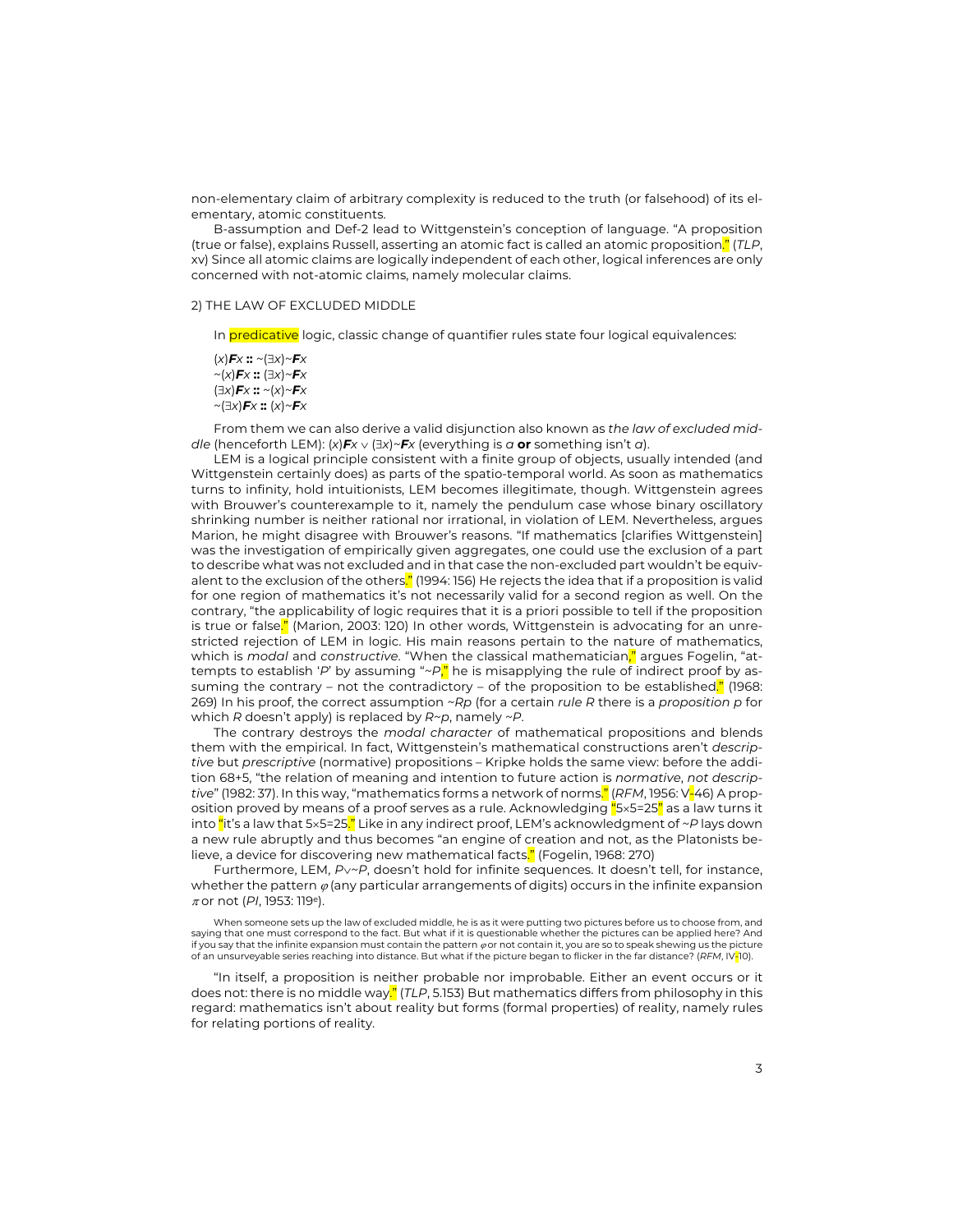Before a mathematical sentence of a completely formalized theory, explains Dummett (1959), a Platonist will hold that there exist either a proof or a disproof of that statement, following the law of excluded middle. A true statement entails the existence of such a proof even though it isn't discovered yet. But for Wittgenstein, all the same there exists no proof yet. In his view, the sentence just remains undecided: *either… or* is replaced with *intention*. It's up to us whether to accept the proof and adopt a new rule of language. After choosing the initial conventions, we have no further business with the proof. We can only follow it. And this Wittgenstein calls *the rule-following argument*.

## 3) CONCLUSIONS

Language and world have *something in common* that is expressed in terms of a *symbolic relation*. Wittgenstein accordingly redefines the correspondence theory of truth. His leading assumption is that a common part must be shared by sentence and fact at a structural level, although this part cannot be said but only shown in language. He postulates a correlation between the metaphysical level of the world, represented by *things and* (atomic or complex) *facts*, and its semantic level where we understand *physical signs* as *meaningful symbols*. Then he offers a *fact-based version of correspondence*, which I read as a plausible variation of the *finite universe method*.

However, mathematics and world *have no common part*. Their correspondence just fails. Mathematical propositions can only pretend to be propositions (*Scheinsätze*) but truly are something else. "The propositions of mathematics are equations, and therefore pseudopropositions," (*TLP*, 6.2) namely propositions that do "not express a thought" (*TLP*, 6.21). There are "no objects," explains Marion, "for which arithmetical terms go proxy and *a fortiori* no connections between such putative objects into facts that would be pictured in mathematical propositions" (111). Mathematics, per se, is meaningless, namely without reference. In order to have meaning, the mathematical discourse must refer to the empirical discourse. "Concepts occurring in 'necessary' propositions must also have a meaning in non-necessary ones," (*RFM*, IV-41) namely "it's essential to mathematics that its signs are also employed in *mufti*." (*RFM*, IV-2) "The numerical '2'," comments Fogelin, "occurs in the empirical proposition "There are 2 horses on the elevator" and also in the necessary proposition "2+2=4" … without *significant occurrences* in expressions of the first sort, the numerical '2' could not have *significant occurrences* in expressions of the second sort." (1968: 271)

Clearly, this sounds anti-Platonic. "Still there's something inherently compelling," says Fogelin, "about the following reasoning: '5x5=25' expresses a true proposition. Thus, there must exist a domain of objects that it is true of. Furthermore, it expresses a necessarily true proposition; hence these objects must be ideal, not empirical, objects." (1968: 267)

I believe that Wittgenstein identifies this quasi-Platonic (Wright, 1980: 167–81) domain with tautological structures, namely equations. In this sense, mathematics rests on the quasi-intuitive notion of operation: "The logic of the world, which is shown in tautologies by the propositions of logic, is shown in equations by mathematics" (*TLP*, 6.22). Roughly put, mathematics is all about operations for carrying out tautologies. Consistently, the proof of an equation corresponds to the method of tautology" whose aim is "to make evident the agreement between two structures (Marion, 2003: 113) – i.e., Fogelin's domain.

In Wittgenstein's eyes, Brouwer's basic intuition isn't psychological but "a primitive sign" and "an element of a calculus." (*PG*, 1974: 322) Thus mathematics is reduced to a mental manipulation of signs (consistently with any intuitionism and constructivism) that yet resist any mental dependency. These signs have a sort of *independent life* that Wittgenstein believed be lacking in Brouwer. This I call "quasi-intuitionism," which Wittgenstein's radical rejection of LEM corroborates.

Dummett, Michael (1959): "Wittgenstein's Philosophy of Mathematics". *The Philosophical Review* 68, 324-348. Fogelin, Robert J. (1968): "Wittgenstein and Intuitionism". *American Philosophical Quarterly* 5, 267-274. Hacker, Peter M.S (1972): *Insight & Illusion: Themes in the Philosophy of Wittgenstein*. Oxford University Press. Hintikka, Jaakko (1996): *Ludwig Wittgenstein: Half-Truths and One-and-a-Half-Truths*. Springer. Kripke, Saul (1982): *Wittgenstein on Rules and Private Language*. Harvard University Press.